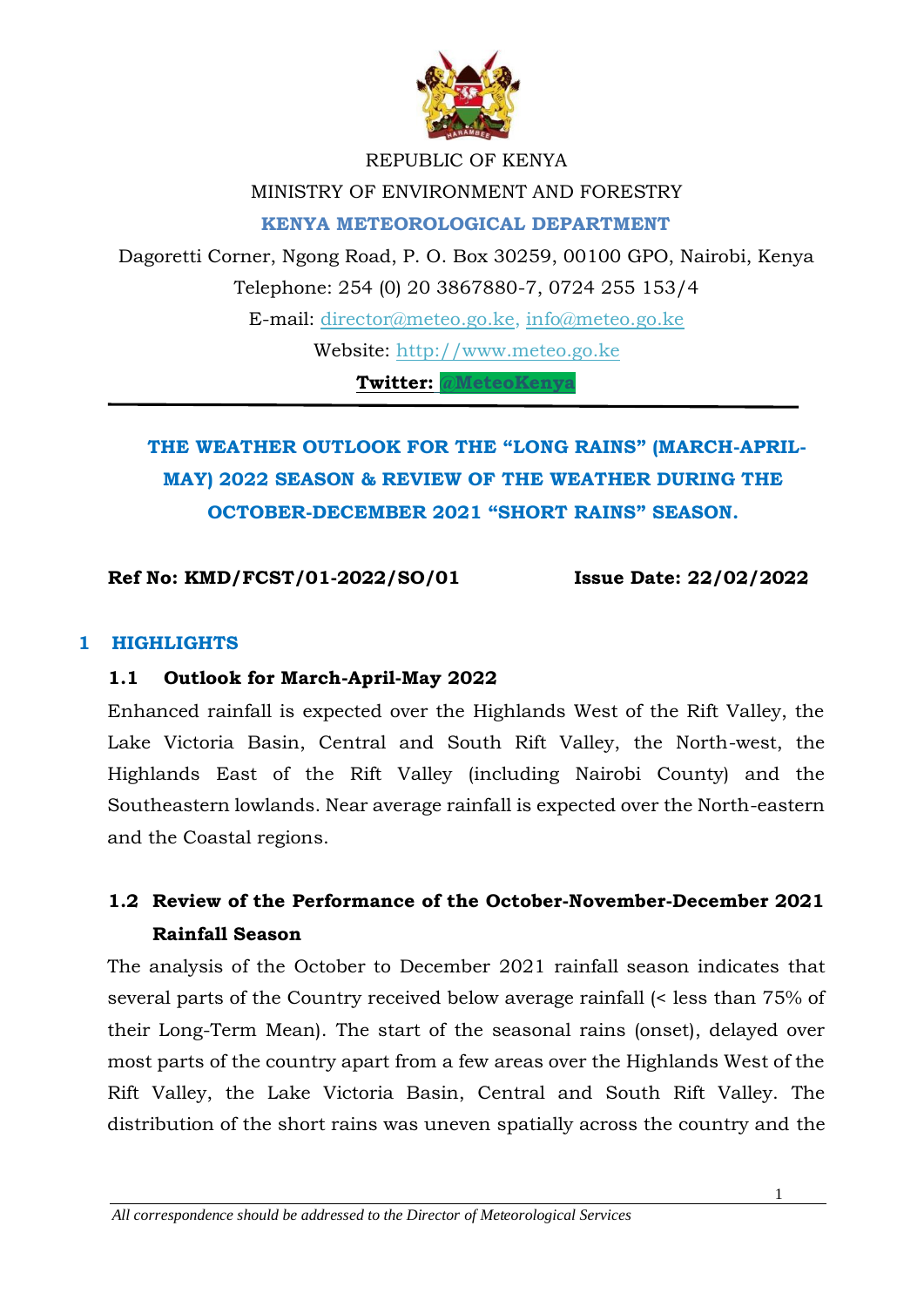temporal distribution was poor. The season was characterized by pro-longed dry spells during the first half and isolated heavy storms during the second half of the season.



*Figure 1: March-April-May Seasonal Rainfall Long-Term Mean (1981 - 2010)*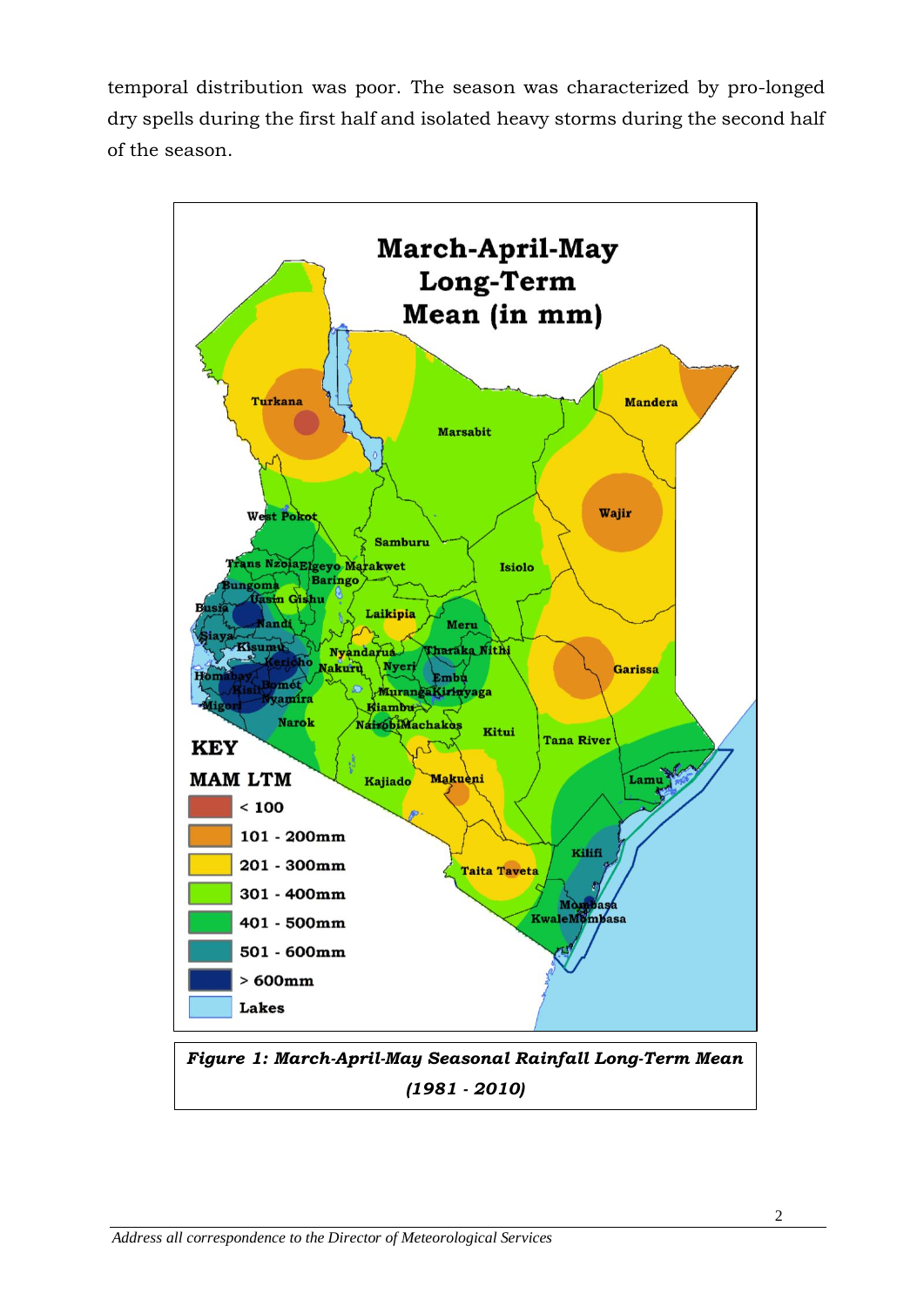# **2 FORECAST FOR MARCH-APRIL-MAY (MAM) 2022 "LONG-RAINS" SEASON**

### **2.1 Climatology**

The March to May period is the major rainfall season over most of Kenya and much of equatorial Eastern Africa. **Figure 1** depicts the mean (average) March-April-May seasonal rainfall in Kenya. The highest seasonal rainfall amounts (greater than 300mm) are normally recorded over the Lake Victoria Basin, the Highlands West of the Rift Valley, the Central and South Rift Valley, the Highlands East of the Rift Valley (including Nairobi County) and the Coastal Strip.

## **2.2 Rainfall Outlook for March-April-May (MAM) 2022 "Long-Rains" Season**

The forecast for March-April-May (MAM) 2022 "Long-Rains" Season is based on the prevailing and the expected evolution of Sea Surface Temperature Anomalies (SSTAs) over the Pacific, Indian and Atlantic Oceans as well as the Synoptic, Mesoscale and local factors that affect the climate of Kenya. These factors were assessed using various tools including ocean-atmosphere models, statistical models, satellite derived information and expert interpretation. The global drivers considered included the Neutral Indian Ocean Dipole (IOD), negative El Nino Southern Oscillation (ENSO), Quasi Biennial Oscillation (QBO) and Madden-Julian Oscillation (MJO).

The forecast as shown in **Figure 2a** indicates that the Lake Victoria Basin, the Highlands East of the Rift Valley (including Nairobi County), the Highlands West of the Rift Valley, the Northwest, the Southern Rift Valley the Central Rift Valley and the Southeastern lowlands are likely to experience enhanced rainfall. However, near average rainfall is expected over Northeastern and the Coastal regions.

The peak of the rains is expected to be in the month of April for most regions except over the Coastal Strip where the peak is expected during the month of May.

*All correspondence should be addressed to the Director of Meteorological Services*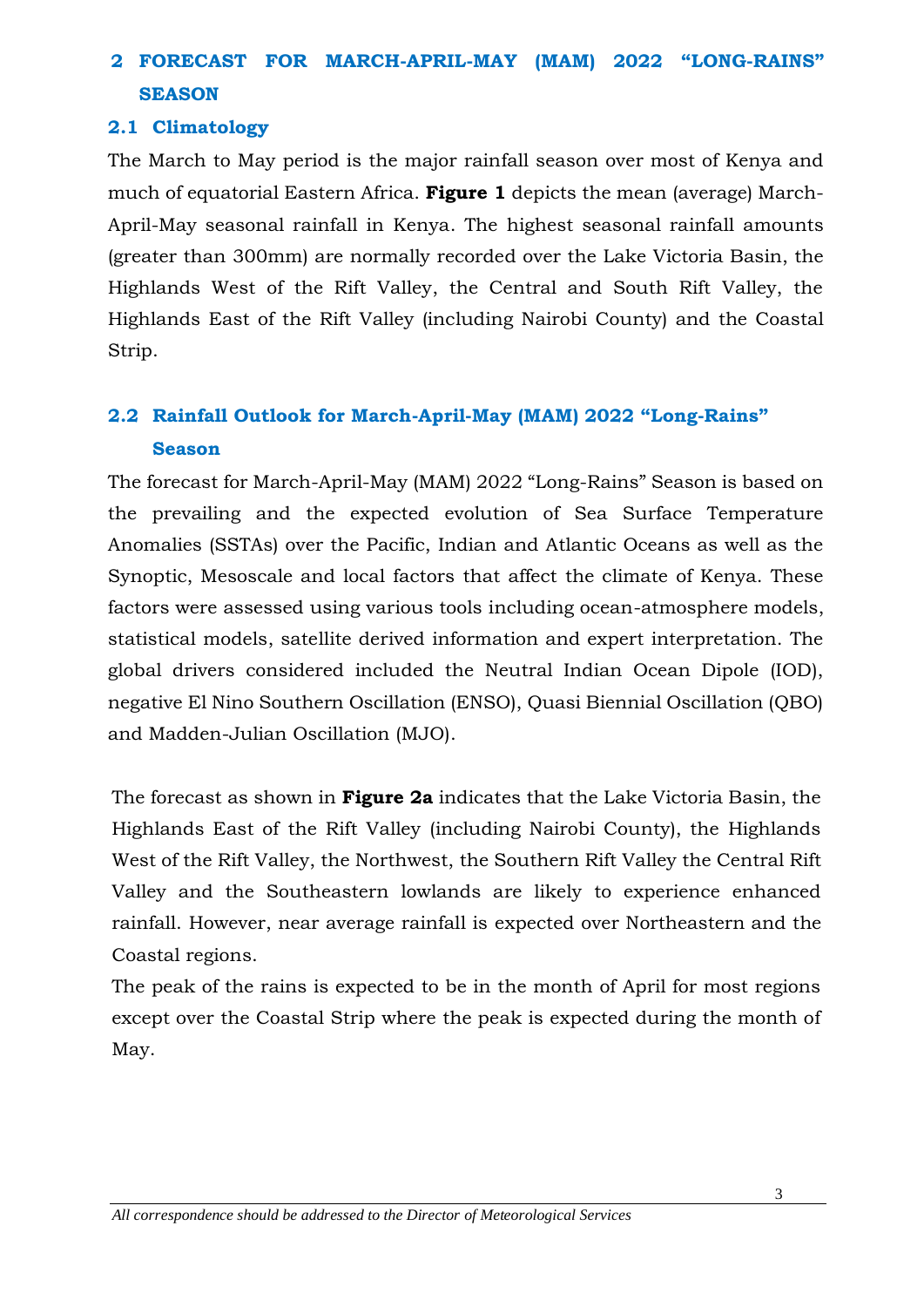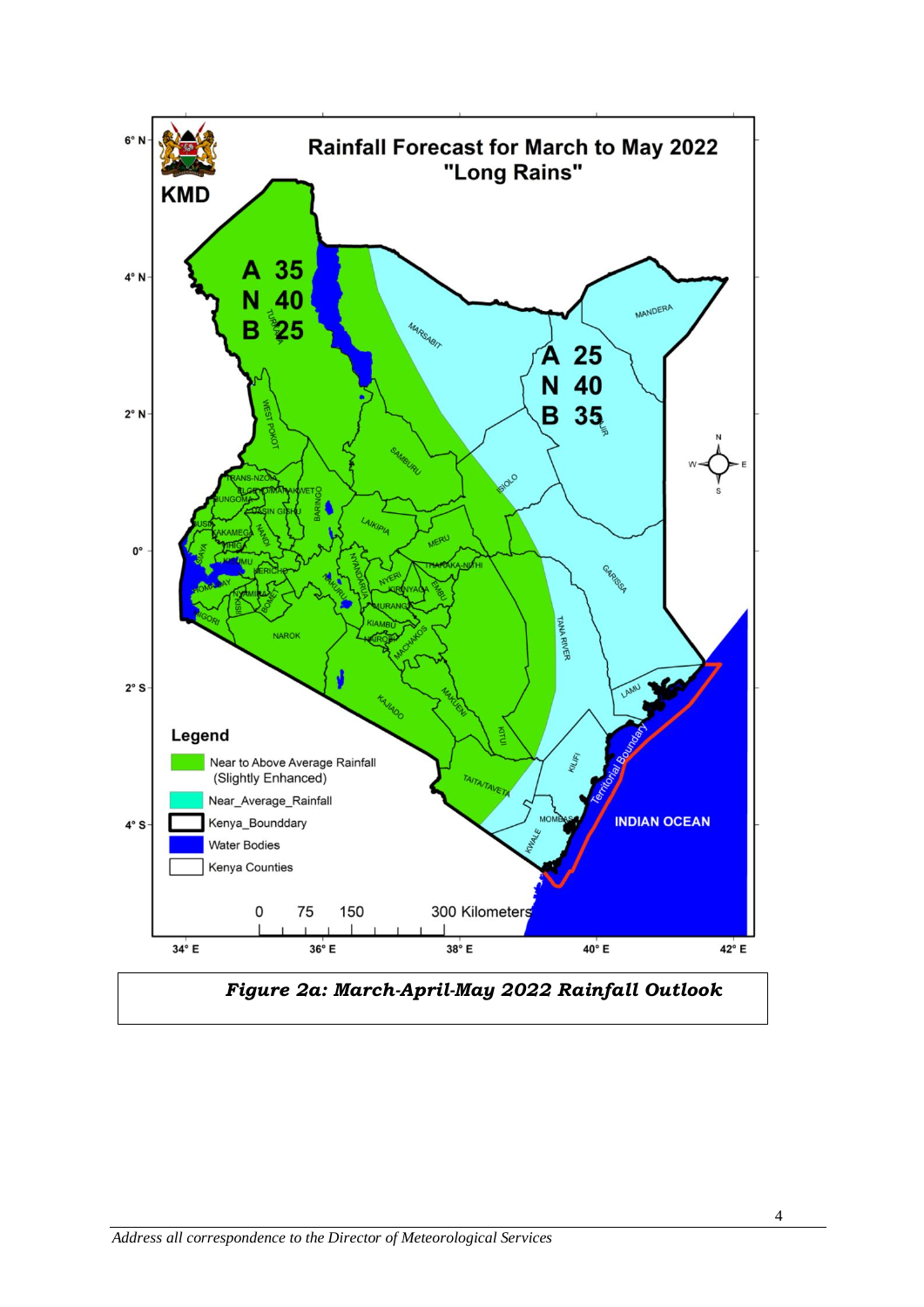#### **2.3 Specific Outlook for March to May 2022 "Long-Rains" Season**

The specific outlook for March to May 2022 "Long-Rains" Season is as follows:

- **2.3.1 The Lake Victoria Basin, the Highlands West of the Rift Valley and the Central and South Rift Valley (Siaya, Kisumu, Homa Bay, Migori, Kisii, Nyamira, Trans Nzoia, Baringo, Uasin Gishu, Elgeyo-Marakwet, Nandi, West Pokot, Laikipia, Nakuru, Narok, Kericho, Bomet, Kakamega, Vihiga, Bungoma and Busia):** The expected rainfall is likely to be near to above the long-term average amounts (above normal) for the season.
- **2.3.2 The Northwestern Counties: Turkana, Samburu, Western parts of Marsabit:** The expected rainfall is likely to be near to above the long-term average amounts for the season.
- **2.3.3 The Highlands East of the Rift Valley (including Nairobi County) (Nyandarua, Nyeri, Kirinyaga, Murang'a, Kiambu, Embu, Meru, Tharaka Nithi, and Nairobi):** The expected rainfall is likely to be near to slightly above the long-term average amounts for the season.
- **2.3.4 The Northeast (Wajir, Garissa, Mandera, Eastern Marsabit and parts Isiolo):** counties are likely to experience rainfall amount that is likely to be near the long-term average for the season
- **2.3.5 The Southeastern Lowlands: (Kajiado, Kitui, Makueni, Machakos, parts of Tana River and Taita Taveta):** The expected rainfall is likely to be near to slightly above the long-term average amounts for the season.

**2.3.6 The Coastal Strip: (Mombasa, parts of Tana River, Kilifi, Lamu and Kwale counties)** are expected to receive rainfall that is likely to be near the long-term average amounts (normal) for the season.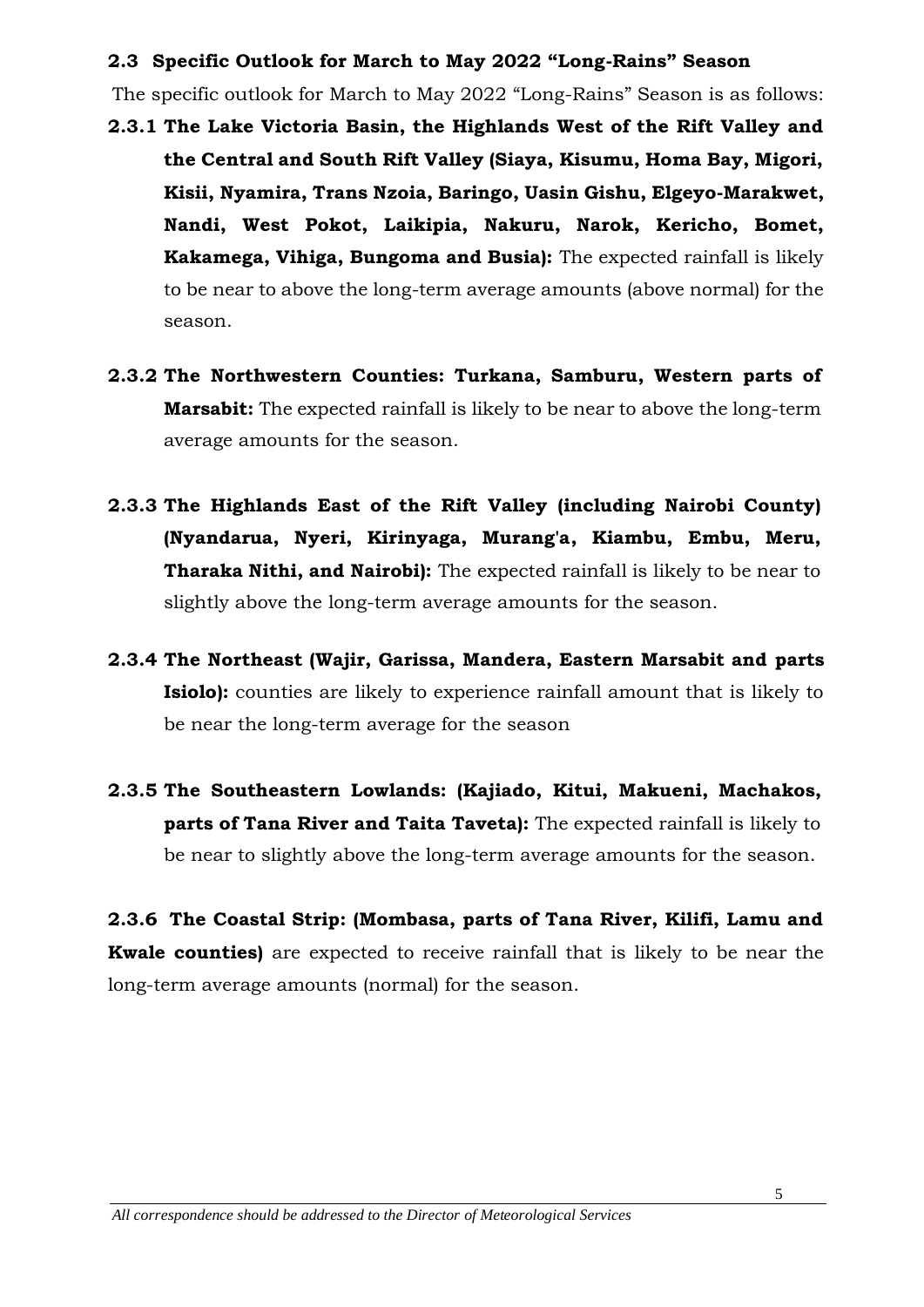#### **2.4 Onset, Cessation and Distribution of Rainfall.**

#### **2.4.1 Distribution**

The predicted onsets, cessations and distribution of rainfall were derived from statistical analysis of past years which showed similar characteristics to the current year and are as indicated in **Table 1**. The analogue years chosen are 2008, 2012 and 2021. The season is expected to experience a normal onset with fair distribution over the areas expected to receive near to above average rainfall and poor distribution in the ASAL region.

#### **2.4.2 Onset and Cessation Dates**

The expected onset and cessation dates for the various counties are as indicated in *Table 1* below.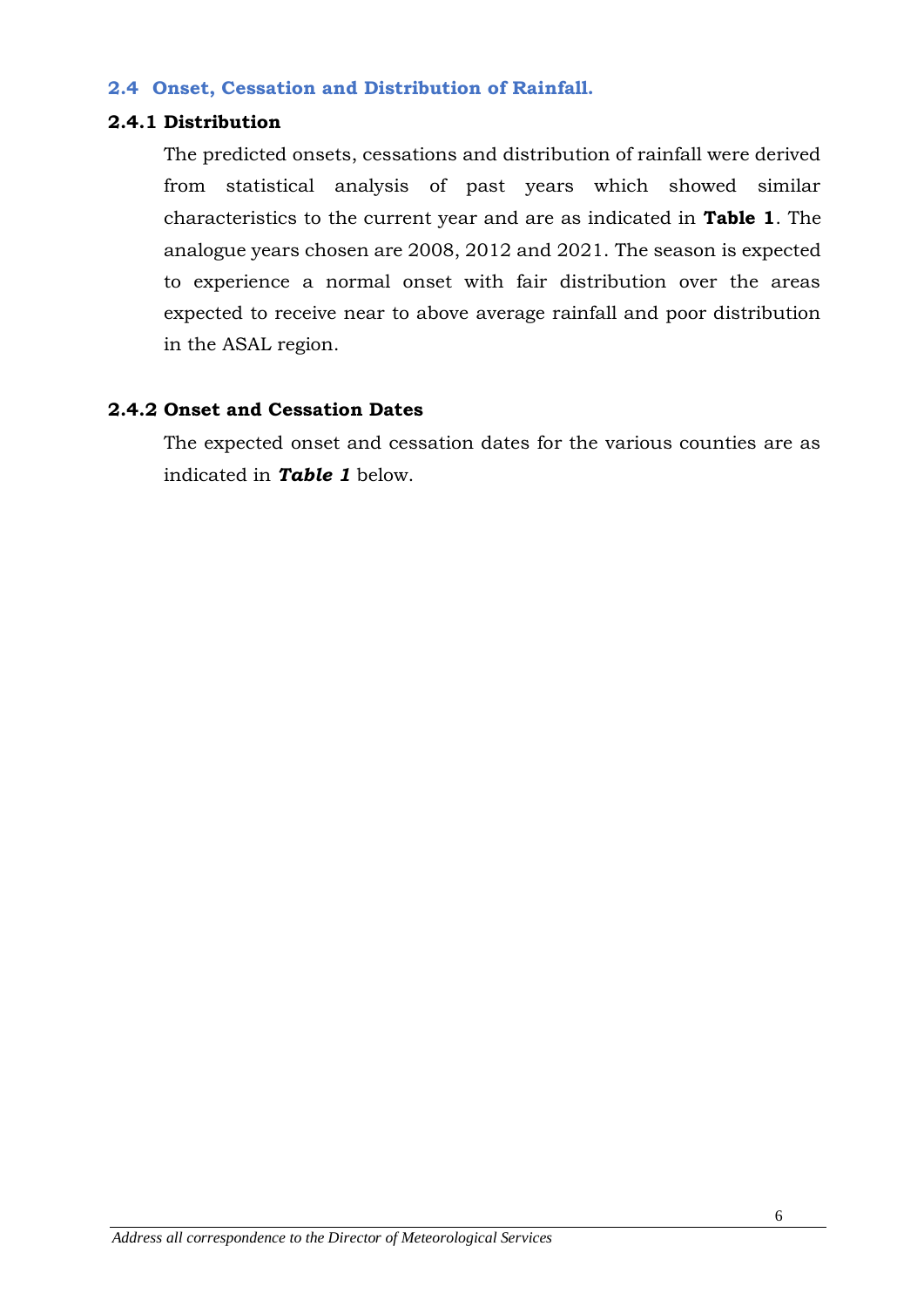| Table 1: Onset and cessation dates |                                                                                                                                                                                                       |                                                                                                                      |                                                         |                     |
|------------------------------------|-------------------------------------------------------------------------------------------------------------------------------------------------------------------------------------------------------|----------------------------------------------------------------------------------------------------------------------|---------------------------------------------------------|---------------------|
|                                    | Region                                                                                                                                                                                                | <b>Onset Dates</b>                                                                                                   | <b>Cessation Dates</b>                                  | <b>Distribution</b> |
| $\mathbf{1}$                       | Southern parts of the<br><b>Rift Valley and Counties</b><br>in the Lake Victoria<br>Basin (Siaya, Kisumu,<br>Homa Bay, Migori, Kisii,<br>Nyamira, Narok,<br>Bomet, Kericho, and<br>parts of Kajiado); | Rainfall is<br>expected to<br>continue from<br>February<br>2022                                                      | Rainfall will<br>continue into June<br>2022             | Good                |
| 2                                  | Counties in Highlands<br>West of the Rift Valley<br>(Trans Nzoia,<br>Baringo, Uasin Gishu,<br>Elgeyo-Marakwet, West<br>Pokot, Nandi, Laikipia,<br>Kakamega, Vihiga,<br>Bungoma and Busia)             | Rainfall is<br>expected<br>in the 2 <sup>nd</sup> to 3 <sup>rd</sup><br>week of March<br>2022                        | Rainfall will<br>continue into June<br>2022             | Good                |
| 3                                  | Highlands East of the<br>Rift Valley including<br>Nairobi County (Nyeri,<br>Kirinyaga,<br>Murang'a, Embu, Meru,<br>Kiambu, Nyandarua and<br>Nairobi)                                                  | Rainfall is<br>expected<br>in the 3rd to 4th<br>week of March<br>2022                                                | $3rd$ to 4 <sup>th</sup> week of<br>May 2022            | Good                |
| 3                                  | Central Rift Valley<br>(Nakuru, Laikipia)                                                                                                                                                             | Rainfall is<br>expected<br>in the 3rd to 4th<br>week of March<br>2022                                                | Rainfall will<br>continue into June<br>2022             | Good                |
| $\overline{4}$                     | Southeastern Lowlands<br>(Kajiado, Kitui, Makueni,<br>Machakos, Taita Taveta,<br>parts of Tana River)                                                                                                 | Rainfall is<br>expected<br>in the 3rd to 4th<br>week of March<br>2022                                                | 2 <sup>nd</sup> to 3 <sup>rd</sup> week of<br>May 2022. | Good                |
| 5                                  | Coastal region (Lamu,<br>Mombasa, Kwale, parts<br>οf<br>Tana River and Kilifi)                                                                                                                        | Rainfall is<br>expected from<br>the 4 <sup>th</sup> week of<br>March to the 1 <sup>st</sup><br>week of April<br>2022 | Continues into June<br>2022                             | Poor                |
| 6                                  | The Northwest<br>(Turkana, Samburu)                                                                                                                                                                   | Rainfall is<br>expected from<br>the 4 <sup>th</sup> week of<br>March to the 1st<br>week of April<br>2022             | 3rd to 4th week of<br>May 2022                          | Poor                |
| 7                                  | The Northeast<br>(Wajir, Isiolo, Garissa,<br>Mandera, Marsabit)                                                                                                                                       | Rainfall is<br>expected in the<br>4 <sup>th</sup> week of<br>March to the 1 <sup>st</sup><br>week<br>of April 2022   | 3 <sup>rd</sup> to 4 <sup>th</sup> week of<br>May 2022  | Poor                |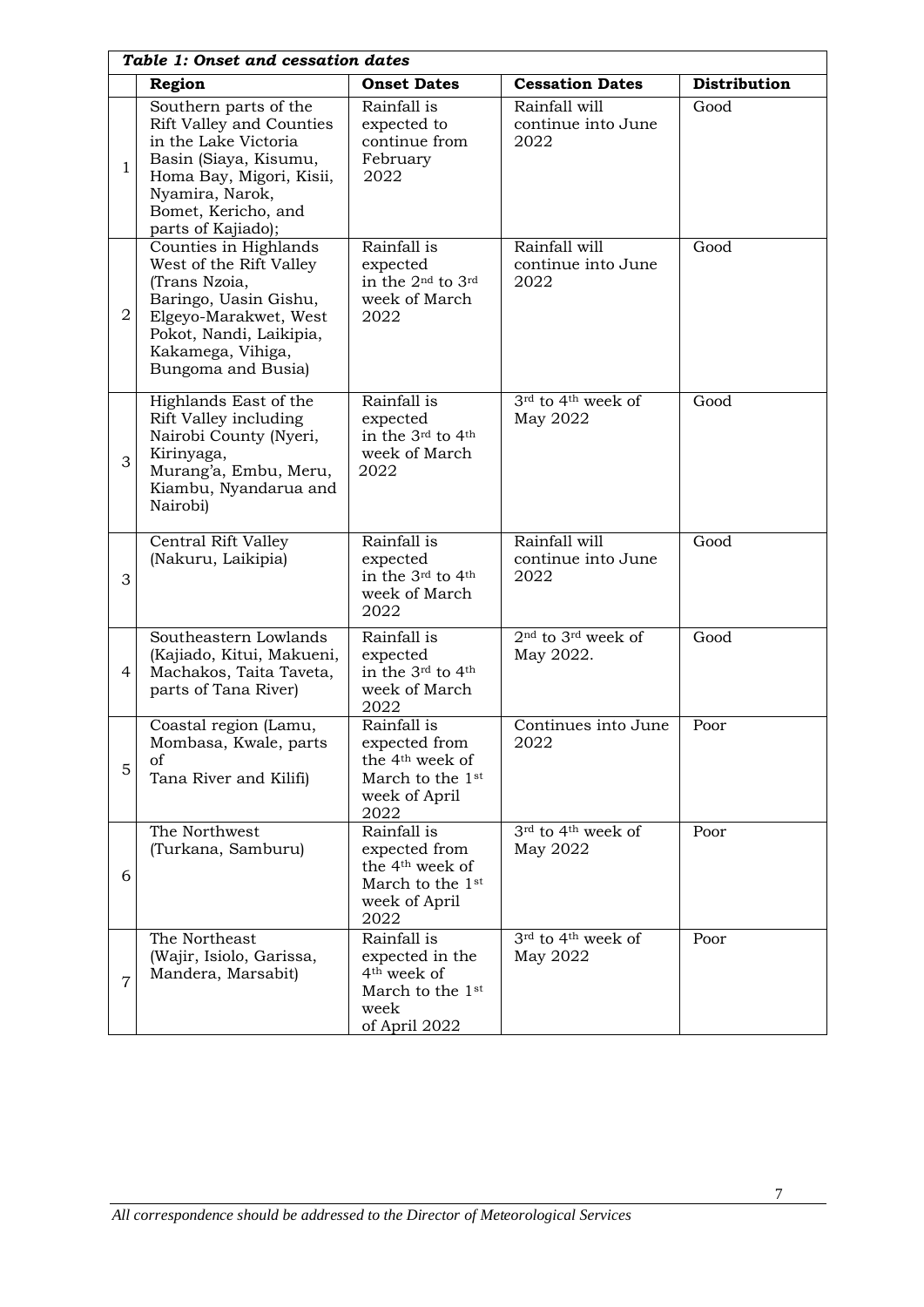#### **2.5 Temperature Forecast**

Above average temperatures are expected over most parts of the country except the Lake Victoria Basin, Highlands West of the Rift Valley, South Rift Valley and extreme north-western parts of the country where near average temperatures are expected as shown in the **figure 2b** below.

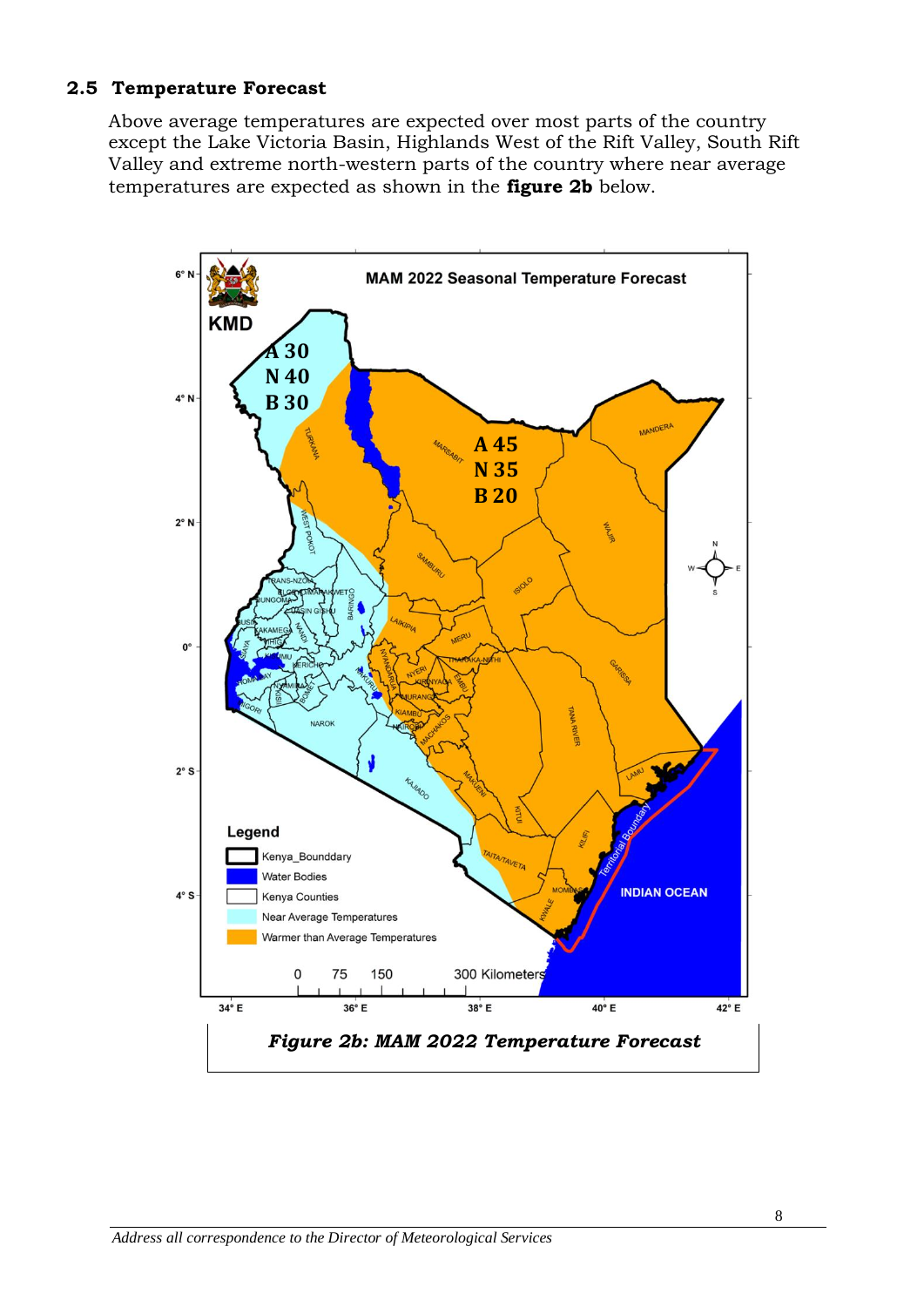#### **2.6 Potential impacts**

### **2.6.1 Agriculture, Food Security and Livestock Sectors**

The enhanced rainfall is expected to be conducive for agricultural practices. Thus, the farming communities in the agricultural counties of the **Lake Victoria Basin, Highlands West and East of the Rift Valley, the South and Central Rift Valley, South eastern lowlands** are advised to take advantage of the expected rains and maximize on crop yield through appropriate farming and land-use management practices. Farmers are advised to liaise with the Ministry of Agriculture and agricultural extension officers for further advice. Due to the prolonged drought that is being experienced in the ASAL region which has led to land degradation the expected rainfall will lead to further soil erosion. The public is advised to put in place soil conservation measures.

The expected enhanced rainfall in these counties, coupled with high temperatures, may lead to emergence of pests and diseases. Relevant authorities are therefore advised to stock enough herbicides and pesticides and to enhance disease surveillance, control and prevention.

The near average rainfall expected over the Arid and Semi-Arid Lands (ASALs) of the **Northeastern** and **Coastal** regions may regenerate pasture and browse as the season progresses but recovery from the current drought may take time. Thus, the current shortage of food, water and pasture for both humans, livestock and wildlife is likely to persist for some time. The National and County governments as well as humanitarian organizations are therefore advised to continue with measures that are already being implemented to avert loss of lives, livelihoods and livestock.

#### **2.6.2 Disaster Management Sector**

In the **Arid and Semi-Arid Lands (ASALs) of North-eastern and Coastal regions** drought related impacts such as water scarcity and lack of pasture for domestic use, livestock and wildlife are likely to continue especially at the beginning of the season. This may lead to human-wildlife and inter-community conflicts over the limited resources. Contingency plans and strategies should therefore be put in place to avert such incidences.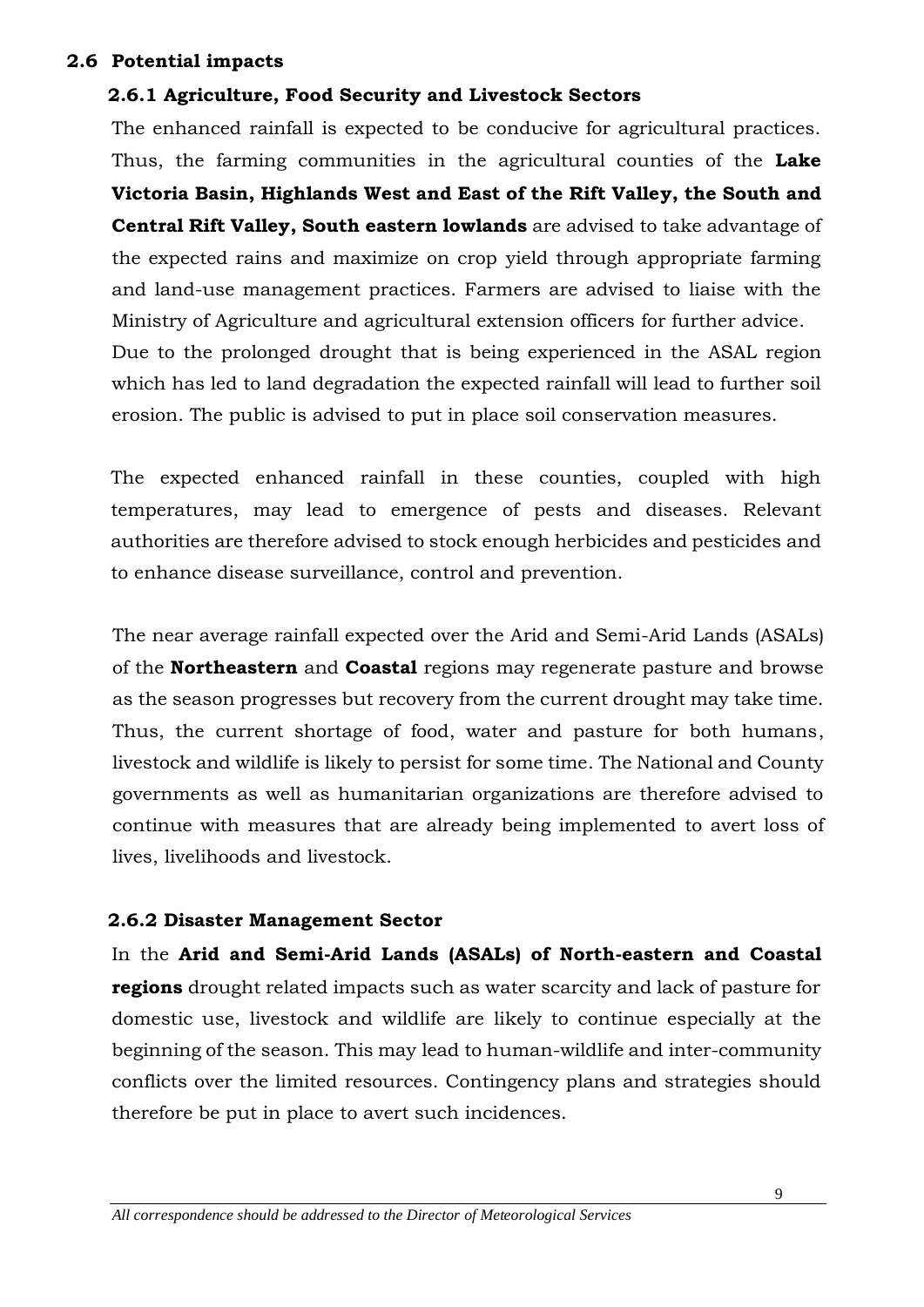In the **Lake Victoria Basin and the Highlands West of the Rift Valley** lightning strikes are highly probable, especially in Kisii, Kisumu, Nandi, Bungoma (Mt. Elgon areas) and Kakamega Counties.

Cases of flooding in flood-prone areas such as Budalangi and Nyando as well as along rivers over the **South-eastern lowlands**, **Tana- River and Garissa Counties** are likely due to the enhanced rainfall expected upstream.

The high water level in Lake Victoria and the Rift Valley lakes is likely to be maintained or rise further.

Landslides or mudslides are likely on the hilly areas of **Highlands West of the Rift Valley** as well as parts of the **Highlands east of the Rift Valley**. The floods or landslides may lead to displacement of people and wildlife with possible loss of lives, livelihoods and destruction of property.

The Ministry of Interior and Coordination of National Government, county governments and humanitarian institutions are therefore advised to put in place measures to avert possible negative impacts that may arise including loss of lives, livelihoods and property. County Governments are also advised to clear drainages in good time to avert artificial flooding of the urban areas. The public is advised not to drive or walk through flooded rivers or moving waters.

## **2.6.3 Transport and Public Safety Sectors**

Flash floods are very likely to occur in the **Lake Victoria Basin, the Highlands West of the Rift Valley, the Central and South Rift Valley and parts of the Highlands East of the Rift Valley (including Nairobi County)** due to the expected rainfall in these areas. This may lead to structural damage to roads, bridges and sub-standard infrastructure which may in turn lead to transport challenges, damage to property and loss of lives.

Slippery roads and poor visibility during rainstorms may also pose a danger to motorists and pedestrians, especially along the Kikuyu-Kinungi stretch on the Nakuru-Nairobi Highway and the public should therefore take utmost care during the rainy period to minimize accidents that could result from such weather conditions.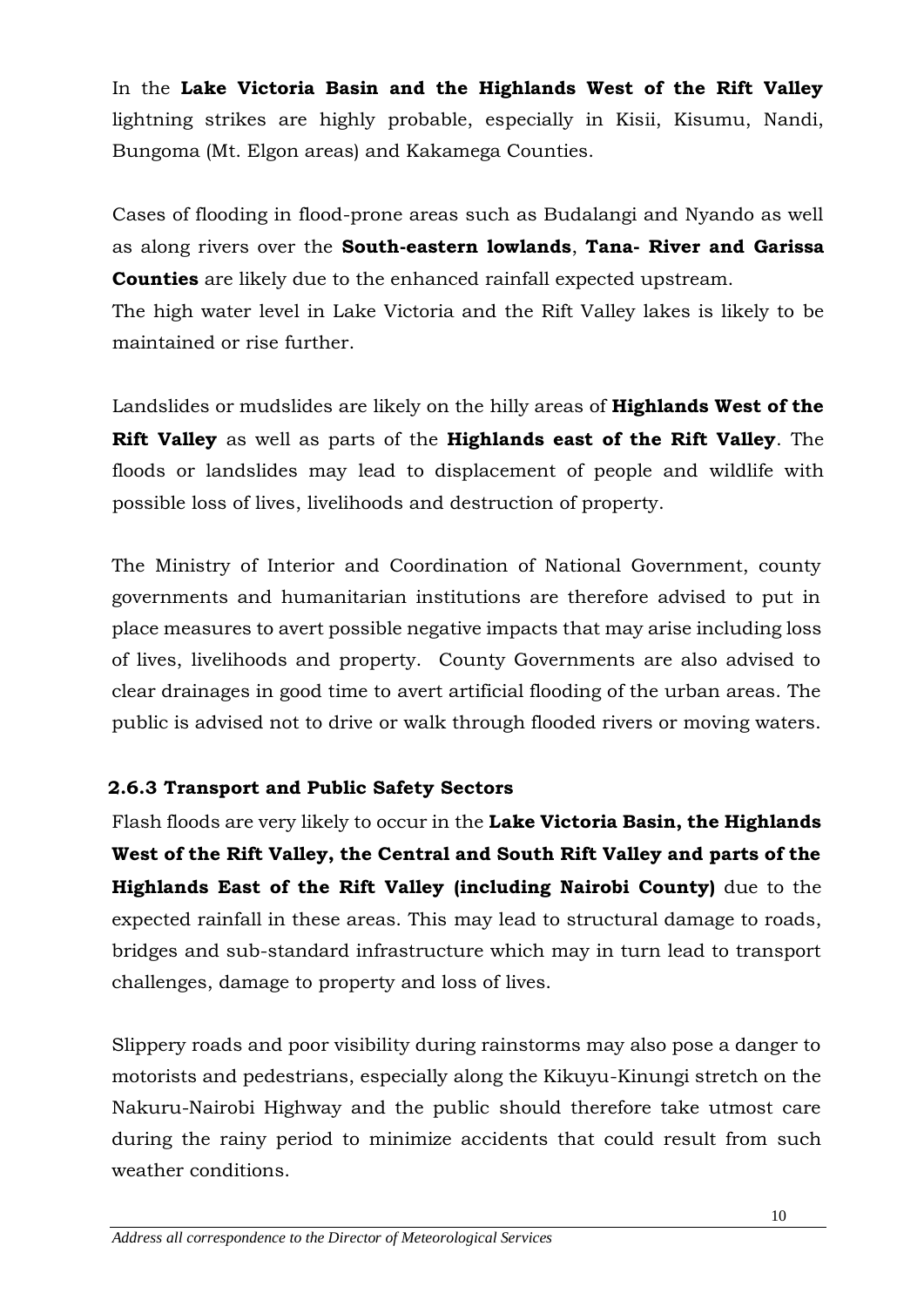#### **2.6.4 Water and energy Sector**

Water resources are expected to be replenished over most of the **Lake Victoria Basin, the Highlands West and East of the Rift Valley, Central and South Rift Valley as well as over the South-eastern lowlands** due to the expected enhanced rainfall. This is expected to improve domestic water supply and enhance ground water supply.

The major river catchment areas for the country's hydroelectric power generating dams are forecasted to receive near-average rainfall. This means that surface water run-offs may register maintained inflows into rivers Sondu Miriu, Turkwell, Tana and Athi. There is however a risk of flooding downstream of the Tana and Athi Rivers. Thus, flood risk awareness should be carried out to the communities expected to be affected.

Efficient water management should be carried out to ensure enough water resources for the animal and human population needs in the Southeastern Lowlands, the Northeast, the Northwest and the Coastal Strip. Rainwater harvesting should be encouraged to boost water availability for households.

## **2.6.5 Health Sector**

Vector-borne diseases such as malaria are likely to emerge over the **Lake Victoria Basin, Northeast, Northwest and the Coastal areas** especially in areas with poor drainage as these may harbor pools of stagnant water which create conducive breeding areas for mosquitoes. In areas expected to receive near to above average rainfall, water borne diseases such as cholera, diarrhea and typhoid may emerge as a result of flooding and subsequent contamination of water. Cases of dengue and chikungunya fevers may also increase over the Coastal region. Scarcity of food over the ASAL regions of Northeast may lead to malnutrition related diseases.

Rapid risk assessment should therefore be carried out to identify high risk areas. Health authorities should preposition and redistribute medical supplies and insect treated nets in the affected areas. Food security assessment should be carried out in the ASAL areas to identify the most vulnerable communities and provide them with water, food and/or food supplements. Public health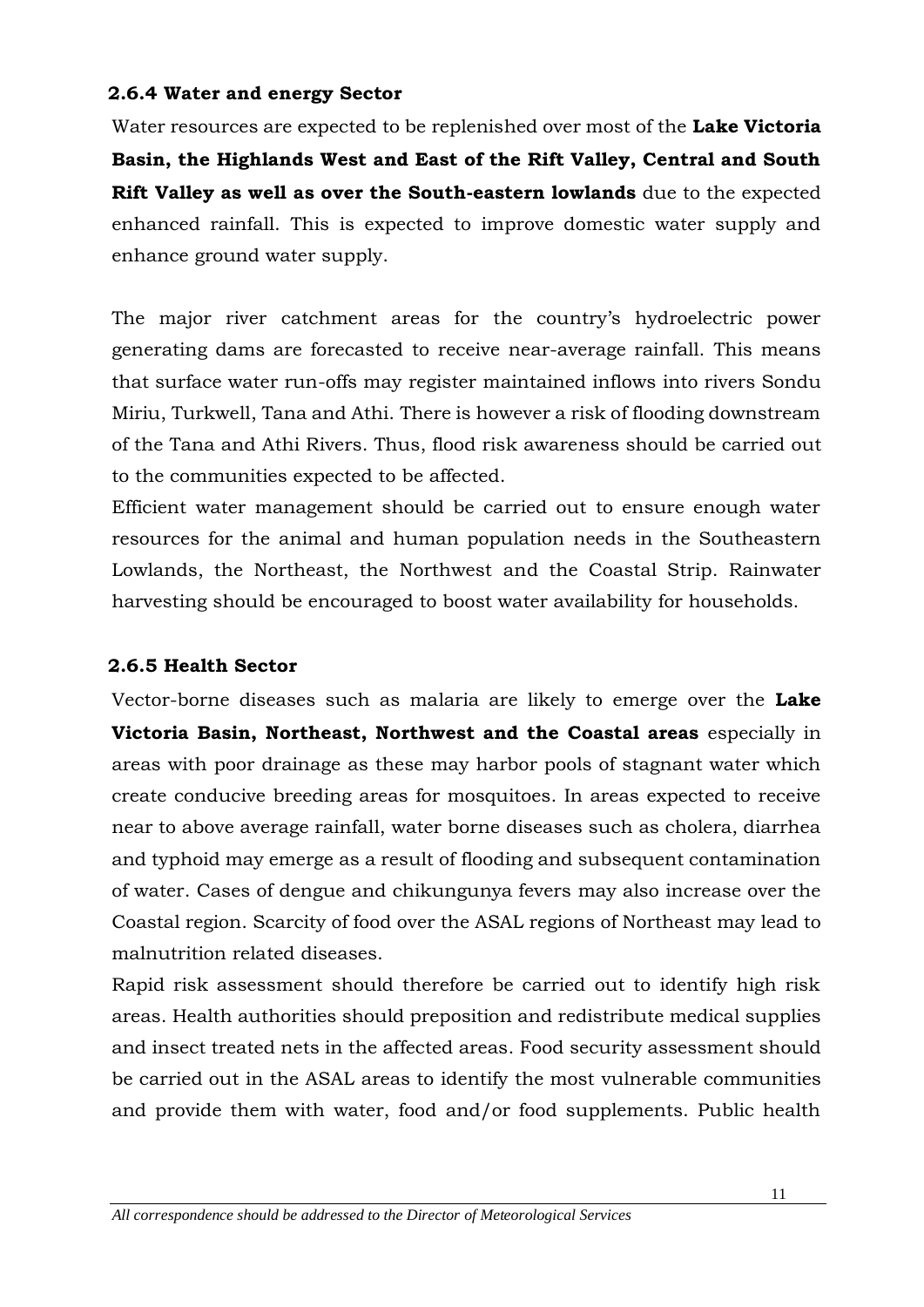education on disease prevention as well as Water Sanitation and Hygiene (WASH)) should be carried out.

#### **2.6.6 Environment Sector**

An increase of water and forage for wildlife is expected in areas forecasted to receive near to above average rainfall. This is expected to reduce wildlife migration and consequently minimize human-wildlife conflicts in these areas. The rainfall is expected to reduce the chance of forest fires as well as increase natural regeneration of forests. However, soil erosion and land degradation are expected especially over the high ground areas. Thus, soil conservation measures should be put in place to minimize environmental degradation due to soil erosion.

The Ministry of Environment and Forestry should encourage residents to continue planting trees including indigenous and fruit trees in order to increase tree and forest cover and conserve the environment. The March-April-May season, being the major rainfall season in Kenya, will provide enough moisture to sustain tree growth in the areas expected to receive enhanced rainfall.

## **3 WEATHER REVIEW**

## **3.1 Review October-November-December (OND) 2021 "Short Rains" Season**

The "Short Rains" October to December (OND) season constitutes an important rainfall season in Kenya and more so in the Highlands East of the Rift Valley and Southeastern Lowlands. The Climate Outlook for the October-November-December (OND) 2021 "Short Rains" season indicated that much of the country was likely to experience below average rainfall. The distribution, both in time and space, was also expected to be poor.

The October to December 2021 analysis indicates that depressed rainfall was recorded over several parts of the country. The start of the seasonal rains (onset) delayed over most parts of the country apart from a few areas over the Highlands West of the Rift Valley, the Lake Victoria Basin, Central and South Rift Valley where rainfall continued from September 2021 as had been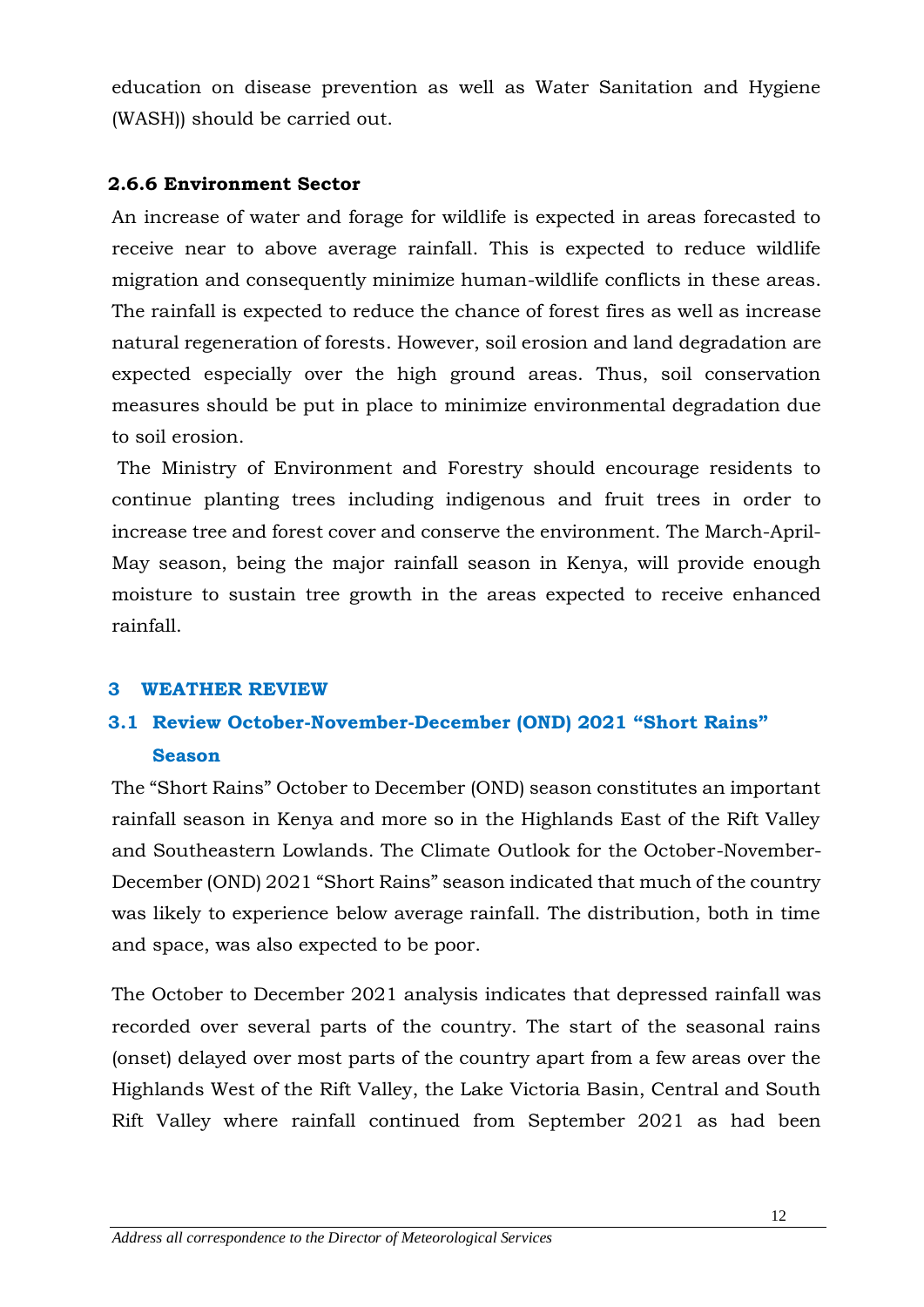predicted. The rainfall distribution in time and space was poor throughout the country.

The poor rainfall performance in the country was due to the La Nina conditions linked to cooler than average Sea Surface Temperatures (SSTs) in the central and eastern Equatorial Pacific Ocean and warmer than average Sea Surface Temperatures (SSTs) in the Western Equatorial Pacific Ocean. The Indian Ocean dipole (IOD) remained negative in October and neutral in November and December.

The seasonal rainfall analysis shows that depressed rainfall was received in North-western, North-eastern, parts of South-eastern lowlands (Machakos), parts of Nairobi, parts of the Coastal strip and parts of the Western sector of the country. Laikipia Meteorological station is the only station that recorded above normal rainfall at 125.6%. Thika, Malindi, Meru, Makindu Kisumu, Embu, Msabaha, Nyahururu, Dagoretti, Eastleigh, Kitale, Nyeri, Voi, Kericho and Mombasa recorded near average rainfall at 117.2%, 109.2%, 104.7%, 103.6%, 97.6%, 95.7%, 94.7%, 87.1%, 82.3%, 81.9%, 80.2%, 78.8%, 78.4%, and 76.1% respectively. All the other stations recorded less than 75% of their OND LTMs.

The highest seasonal total rainfall amount of 725.9mm was recorded at Meru Meteorological station. Other stations that recorded significant amounts of rainfall are Embu (474.2mm), Thika (429.2mm), Kisii (358.7mm), Kericho (333.9mm), Makindu (329.5mm) and Kisumu (320.7mm). The other stations recorded between 100-260mm except Narok, Lamu, Mandera, and Lodwar that reported 97.1mm, 95.9mm, 83.5mm and 1.0mm respectively.

**Figure 4a** shows the OND 2021 rainfall performance (%) while **Figure 4b shows** total rainfall amount recorded in OND 2021 (**Blue bars**) in comparison with the OND LTMs (**Red bars**).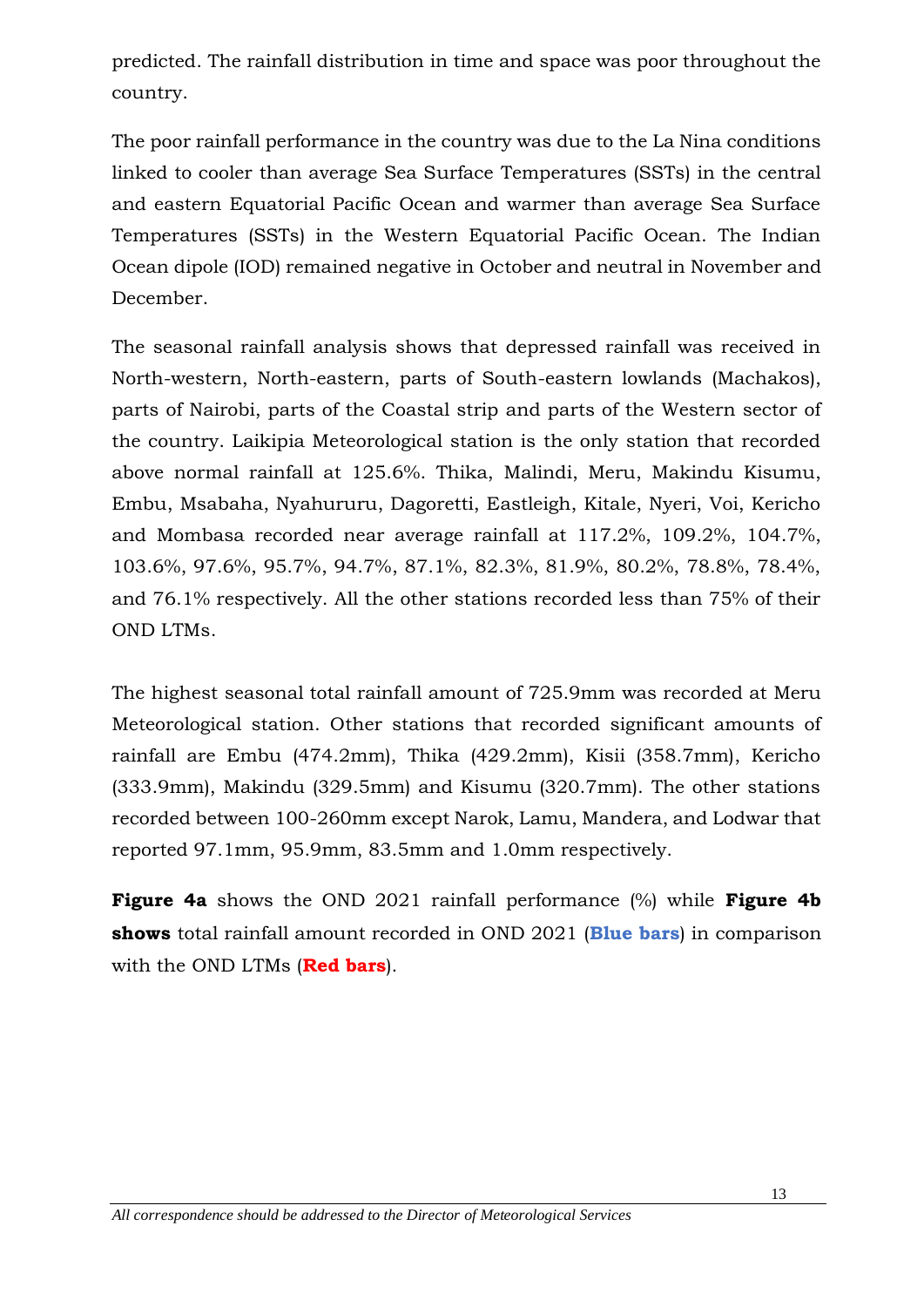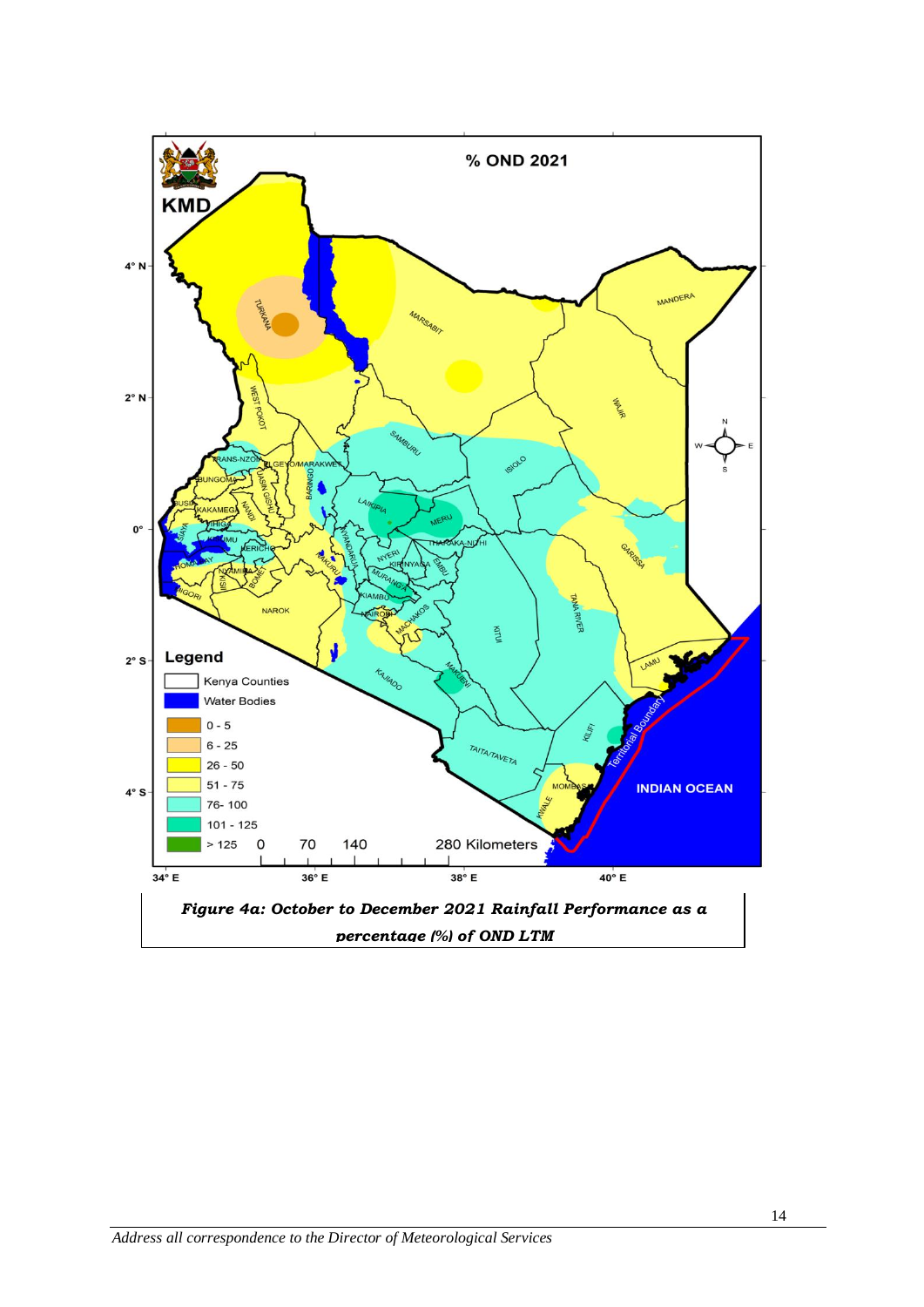

## **3.1.1 Experienced Impacts during the October-November-December 2021 Season**

## **3.1.1.1 Agriculture and Food Security**

The dry weather conditions experienced during the season were favourable for crop harvesting especially over the Highlands West of the Rift Valley. During the months of October and November, dry conditions over the ASAL areas led to diminished pasture and water for livestock and food for human consumption. Residents in these areas were faced with acute food shortage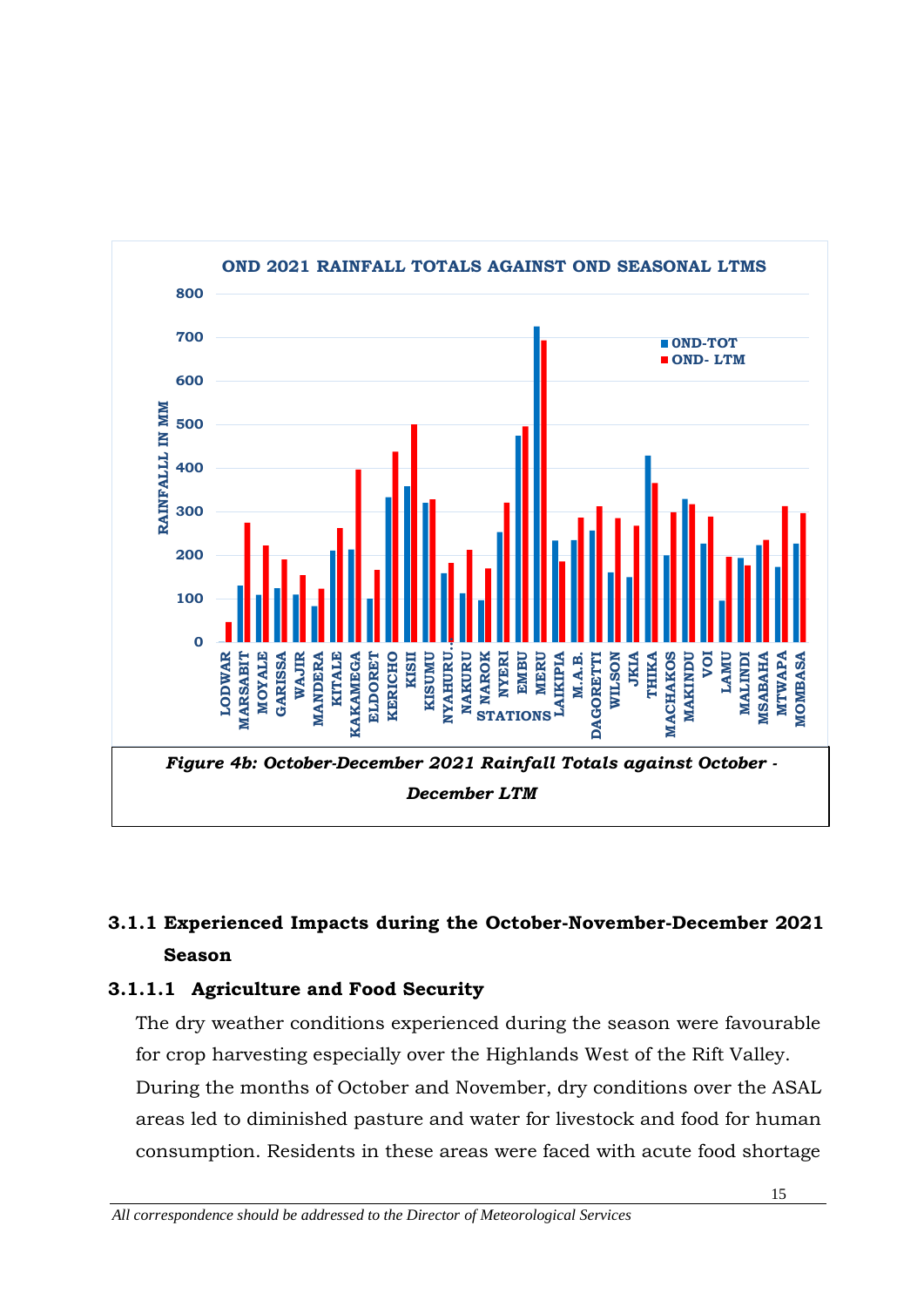and children were severely malnourished and had to rely on food supplements. Livestock deaths were reported in the ASAL areas of Northeast, Southeastern lowlands and the Coastal regions. The body conditions of the remaining livestock in these areas were bad and this affected milk and meat production.

Agricultural production in the marginal areas of the South-eastern lowlands and the Coastal region were 70% below average. This further escalated the food security in these regions as food prices went up.

In December, conditions were favourable for agricultural production in the South-eastern lowlands and Highlands East of the Rift Valley as a result of the enhanced rainfall experienced in these regions. However, crops were destroyed in Taita Taveta County as river Lumi burst its banks on 2nd December following heavy rains that pounded the area.

## **3.1.1.2 Disaster Management**

Thirty-two lives were lost on 4th December in Kitui County when a bus was swept away as the driver attempted to cross the swollen river Enziu.

A child was swept away in Kyandoo village also in Kitui on 14th December as he attempted to cross river Kanzili.

Flash floods also occurred in Kotulo in El Wak, Garissa and Makueni which led to marooning of families.

On 13th December, three children were swept away while attempting to swim in the swollen river Mwache in Dundaloma village in Kwale County.

A landslide occurred in Mwangia village in Taita- Taveta County on 8th December and destroyed property.

Crops and cattle were swept away in Taita Taveta County following heavy rains that pounded the area on 26th November.

A man was struck and killed by lightning in Bungoma County on 26th November 2021.

There was a case of human wildlife conflict in Samburu County in October where an elderly man was killed by a rogue elephant.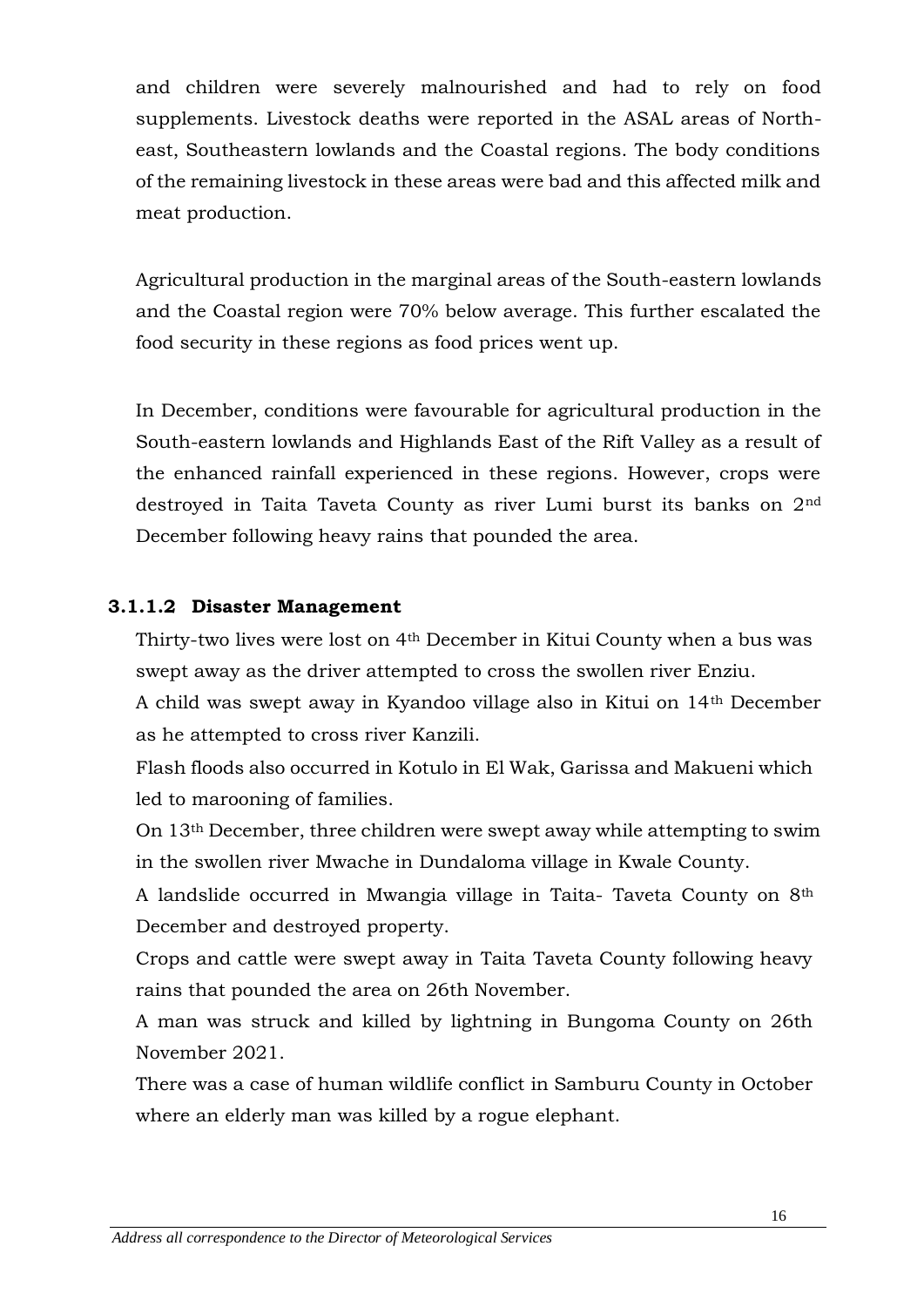Heavy rainfall accompanied by strong winds destroyed farms, houses and school roofs in Kisii, Elgeyo Marakwet and TransNzoia counties in October 2021.

Drought was reported during the season in more than twenty Counties where over 2.5 million people were faced with acute food shortage.

### **3.1.1.3 Water Resources Management and Energy**

The depressed rainfall received during most of the OND 2021 season led to reduced water resources especially in the months of October and November where residents and livestock were faced with acute water shortage. Water sources dried up in most ASAL regions and residents had to walk for long distances in search of water both for human and livestock consumption. However, the water situation improved over most of the ASAL areas in the eastern sector in December following the enhanced rainfall but the North-Western sector of the country was still faced with water stress.

### **3.1.1.4 Environment**

Wildlife deaths were reported in Wajir and Garissa Counties as a result of lack of food and water in the conservancies and in the neighbouring areas. Decrease of forage and grass in rangelands and protected areas led to illegal chopping of tree branches which in turn led to destruction of trees.

Reduction of water and forage for livestock and wildlife led to migration of animals and this led to higher incidences of zoonotic diseases such as anthrax.

#### **3.1.1.5 Transport and Public Safety**

Transport was temporarily disrupted along the Njabini- Engineer and Pesi roads in Nyandarua County on 1st October following heavy rainfall that was accompanied by hailstones in the area. Traffic was also temporarily disrupted along Uhuru highway*,* Mombasa road and Waiyaki way in Nairobi following heavy rains that caused flooding on 27th and 28th November 2021*.*